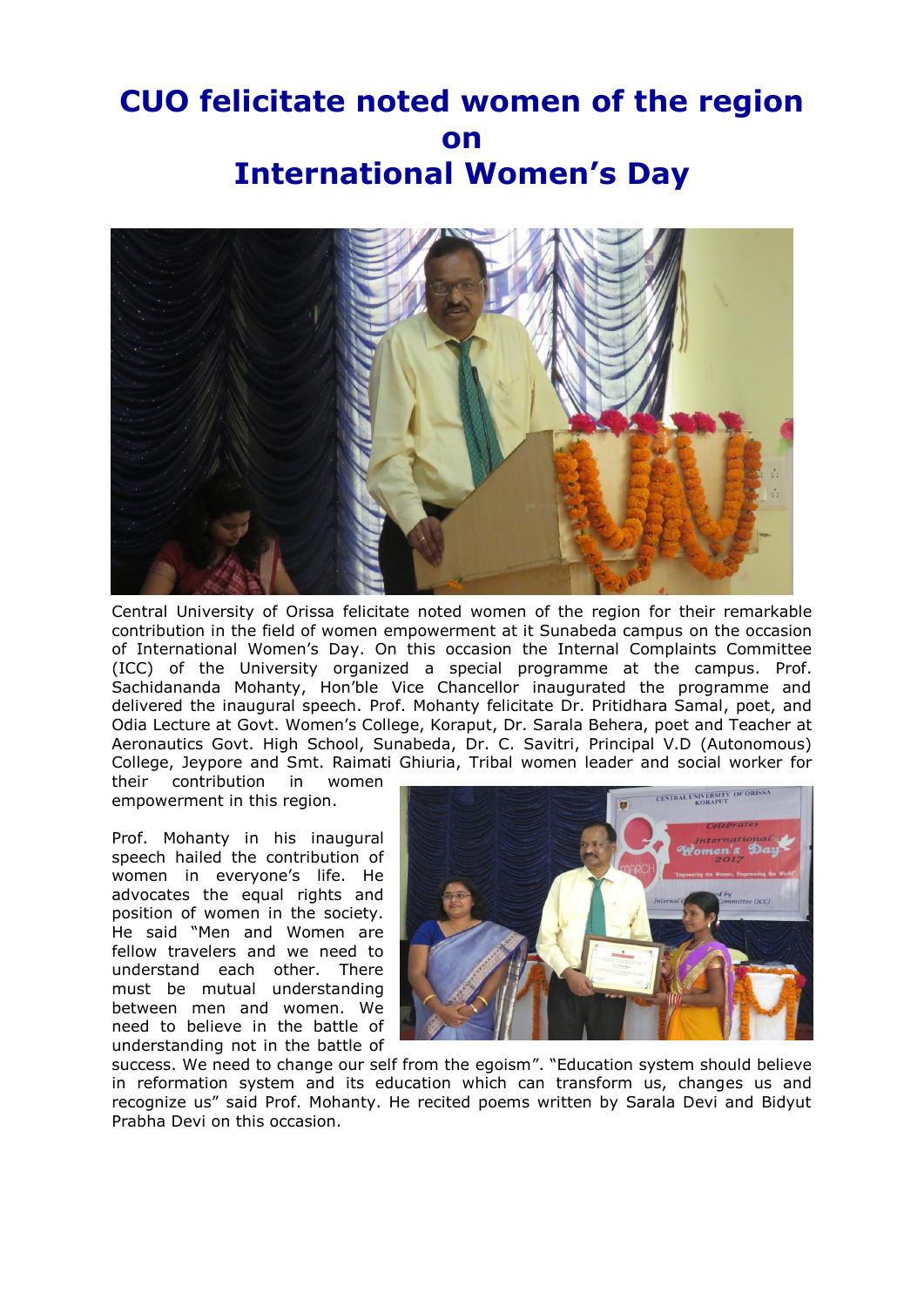On this occasion Dr. Samal said "present day's women are trying to create a new society, where men and women will appreciate each other and men are helping them in

it". Dr. Behera said "women always have a unique identity and they need to maintain it".

Dr. Savitri said" we need to create a society where women will be accepted and supported with a broad mentality". Smt. Ghiuria shared her experience and stressed on the economical development of the women for their empowerment. On this



occasion guests recited their poems and motivated the students to create a gender equal society.

ICC Posters were inaugurated, prizes and certificates were distributed to the winners of various competition organized by the Internal Complaints Committee (ICC) by Prof. Mohanty. Poetry was recited by the students on this ocassion.



Dr. Minati Sahoo, Chairperson, ICC delivered the welcome address and Dr. Sagarika Mishra, Member, ICC gave vote of thanks. Dr. Rudrani Mohanty and Dr. Satabdhi Behera, members of ICC, co-ordinate the programme. Sushree Sukanya and Sushree